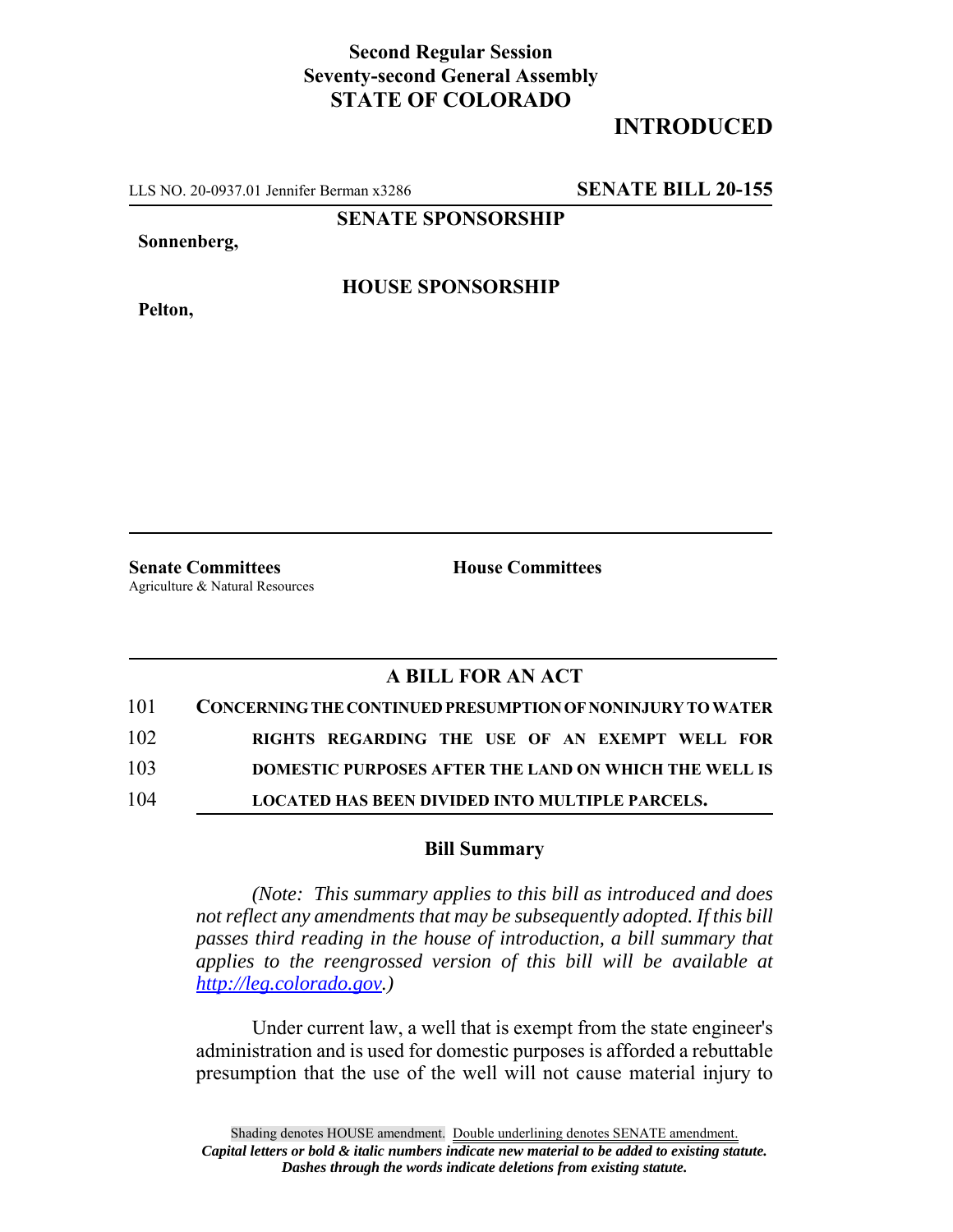others' vested water rights or to any other existing well. If the land on which the exempt well is located is later divided into multiple parcels, the well loses that presumption. The bill maintains the presumption of noninjury to vested water rights or other wells when the land on which the well is located is later divided and use of the well continues to meet certain requirements.

 *Be it enacted by the General Assembly of the State of Colorado:* **SECTION 1.** In Colorado Revised Statutes, 37-92-602, **amend** (3)(b)(III); and **add** (3)(b)(IV) as follows: **37-92-602. Exemptions - presumptions - legislative declaration - definitions.** (3) (b) (III) EXCEPT AS SPECIFIED IN SUBSECTION (3)(b)(IV) OF THIS SECTION, if the application is for a well, as defined in 7 subparagraph  $(H)$  of this paragraph  $(b)$  SUBSECTION  $(3)(b)(II)$  OF THIS SECTION, which will be located in a subdivision, as defined in section 9 30-28-101 (10),  $C.R.S.,$  and approved on or after June 1, 1972, pursuant 10 to article 28 of title 30,  $C.R.S.,$  for which the water supply plan has not been recommended for approval by the state engineer, the cumulative effect of all such wells in the subdivision shall be considered in determining material injury. (IV) IF AN EXISTING WELL WAS PERMITTED UNDER THE PRESUMPTION SET FORTH IN SUBSECTION (3)(b)(II)(A) OF THIS SECTION, 16 THE PRESUMPTION IS NOT LOST IF: (A) THE LAND ON WHICH THE WELL IS LOCATED IS DIVIDED INTO MULTIPLE PARCELS; (B) THE WELL IS USED ON ONLY A SINGLE PARCEL OF THE DIVIDED LAND AND REMAINS THE ONLY WELL SERVING THAT PARCEL; (C) WITH RESPECT TO THE PARCEL OF THE LAND THAT THE WELL 22 STILL SERVES, THE PERMIT HOLDER CONTINUES TO USE THE WELL IN